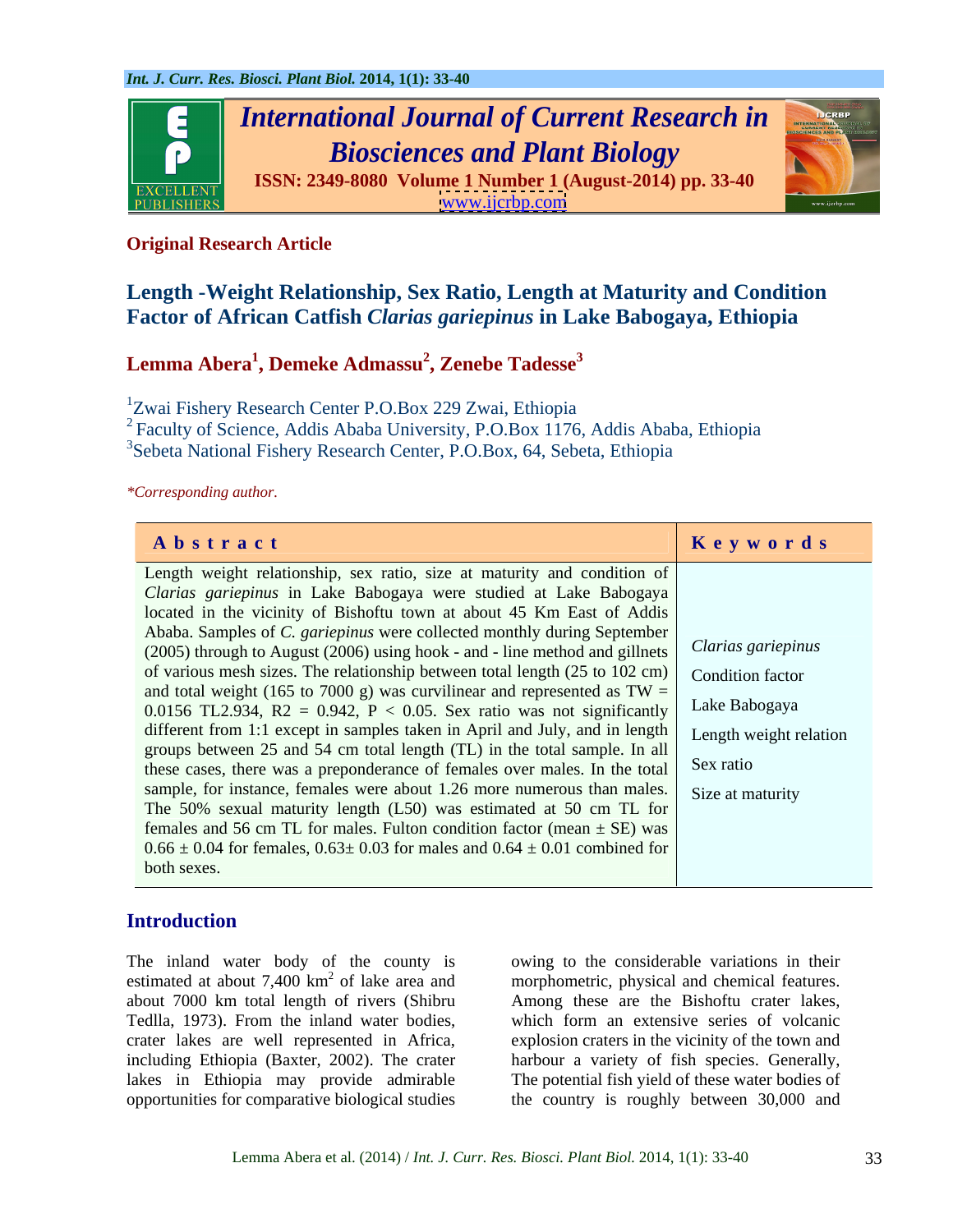40,000 metric tones per year for the main water (*Afrocyclops gibsoni*, *Lovenula africana*), being utilized (FAO, 1995). The calvert of the same value of the same value of the same value of the same value of the same value of the same value of the same value of the same value of the same value of the same value of

aiming at enhancing the fishery of the lake. most dominant species next to *O.niloticus*. From these species *C.gariepinus* is a case in Mean monthly minimum air temperature

knowledge on the biology of the fish (Zenebe dissolved oxygen of the lake range from  $23^{\circ}$ C Tadesse, 1999). Therefore, knowing the information on length-weight relationship, sex ratio, size at maturity and condition factor provide basic knowledge for the proper generate basic biological information that could 12 m. Site two (ILRI) is 2 to 7 m deep and 10 in general and *C. gariepinus* in Lake Babogaya

Lake Babogaya is one of the volcanic crater lakes found in the vicinity of Bishoftu town at about 45 Km East of Addis Ababa. The lake is found at an altitude of 1870 m and at about  $9^0N$ latitude and  $39^0E$  longitude (Prosser *et al.*, 0E longitude (Prosser *et al.,* 1968; Wood et al., 1984). The phytoplankton<br>community is dominated by blue-green algae **maturity** community is dominated by blue-green algae, particularly *Microcystis aeruginosa* (Kutz.) (Wood and Talling, 1988), while the zooplankton is composed of copepods

bodies alone, and so far only 20% of this is rotifers (Asplancha sieboldi, Brachionus The three fish species found in Lake Babogaya community found in Lake Babogaya is are *O.niloticus*, *C.gariepinus* and *Tilapia zilli*. Composed of *O.niloticus*, *C.gariepinus* and They are introduced in the lake by the MOA *Tilapia zilli*. From these, *C.gariepinus* is the point to this study. *C.gariepinus*, a member of ranged from 11.2 to 13.5<sup>o</sup>C, while the the group, is a broadly distributed in Ethiopia maximum mean monthly air temperature varied (Trewavas, 1983). It is found in almost all lakes from 21.6 to 31.5  $\degree$ C. Monthly total rainfall and rivers of Ethiopia (Shibru Tedla, 1973). varied from 2.1 mm (January 2006) to 239.5 Therefore, it is one of the most important mm (July 2006). Surface water temperature of species in the fisheries of Ethiopia.  $\qquad \qquad$  the lake is reported to be mostly between  $22^{\circ}C$ and  $24.5^{\circ}$ C while the bottom temperature was<br>In spite of its important of the fish, very little almost constant  $(19.2^{\circ}C \cdot 19.4^{\circ}C)$  (Wood et al., work has been done on the fishery and the 1976 and 1984). In a recent study (Yeshemebet resource is exploited without enough Major, 2006), the water temperature and (*Afrocyclops gibsoni*, *Lovenula africana*), rotifers (*Asplancha sieboldi*, Brachionus *calyciflorus* and *Hexarthra jenkinae*) and cladocera (Yeshimebet Major, 2006). The fish composed of *O.niloticus*, *C.gariepinus* and *Tilapia zilli*. From these, *C.gariepinus* is the most dominant species next to *O.niloticus*. Mean monthly minimum air temperature  ${}^{0}C$ , while the <sup>0</sup>C. Monthly total rainfall  ${}^{0}C$ and  $24.5^{\circ}$ C while the bottom temperature was  ${}^{0}C$  while the bottom temperature was almost constant  $(19.2^{\circ}C - 19.4^{\circ}C)$  (Wood et al.,  $^{0}$ C-19.4 $^{0}$ C) (Wood et al., dissolved oxygen of the lake range from  $23^{\circ}$ C  ${}^{0}C$ to  $27^{\circ}$ C and 7 mg l<sup>-1</sup> to 14 mgl<sup>-1</sup>, respectively. to  $14 \text{ mgl}^{-1}$ , respectively. , respectively.

### **Field Sampling and measurement**

management of the resource. However, such Samples of *C.gariepinus* were collected knowledge is not available for the species in monthly between September 2005 and August Lake Babogaya and this has hindered proper 2006 using hook - and - line and gill nets from management of the fishery. Therefore, the two sites. Site one (Harmeniawian House) is major objective of the present study was to located about 20 m offshore at a depth of 4 to help to make proper exploitation and m close to the shore; where there is a relatively management strategies on the Ethiopian fishery dense macrophyte vegetation. Pieces of tilapia in particular. The specific objectives were to gears were set parallel to the shoreline in the assess study sex ratio, size at maturity, Length- afternoon (05:00 pm) and lifted in the weight relationship and condition of the fish of following morning (7.00 am). In addition, *C. gariepinus* in Lake Babogaya. samples of fish caught by fishermen were also **Materials and methods** to increase sample size. Then immediately after **Study area Lake Babogaya**  (TW) of each specimen were measured to the  ${}^{0}\text{N}$  (Holden and Raitt, 1974). 12 m. Site two (ILRI) is 2 to 7 m deep and 10 were used as bait for the hooks and the two included to obtain a wide range of fish size and capture, total length (TL) and total weight nearest 0.1 cm and 0.1g, respectively. Each specimen was then dissected and its sex determined by inspecting the gonads. A five point maturity scale was used for this purpose

# **Estimation of sex - ratio and length at maturity**

The number of female and male *C. gariepinus* caught was recorded for each sampling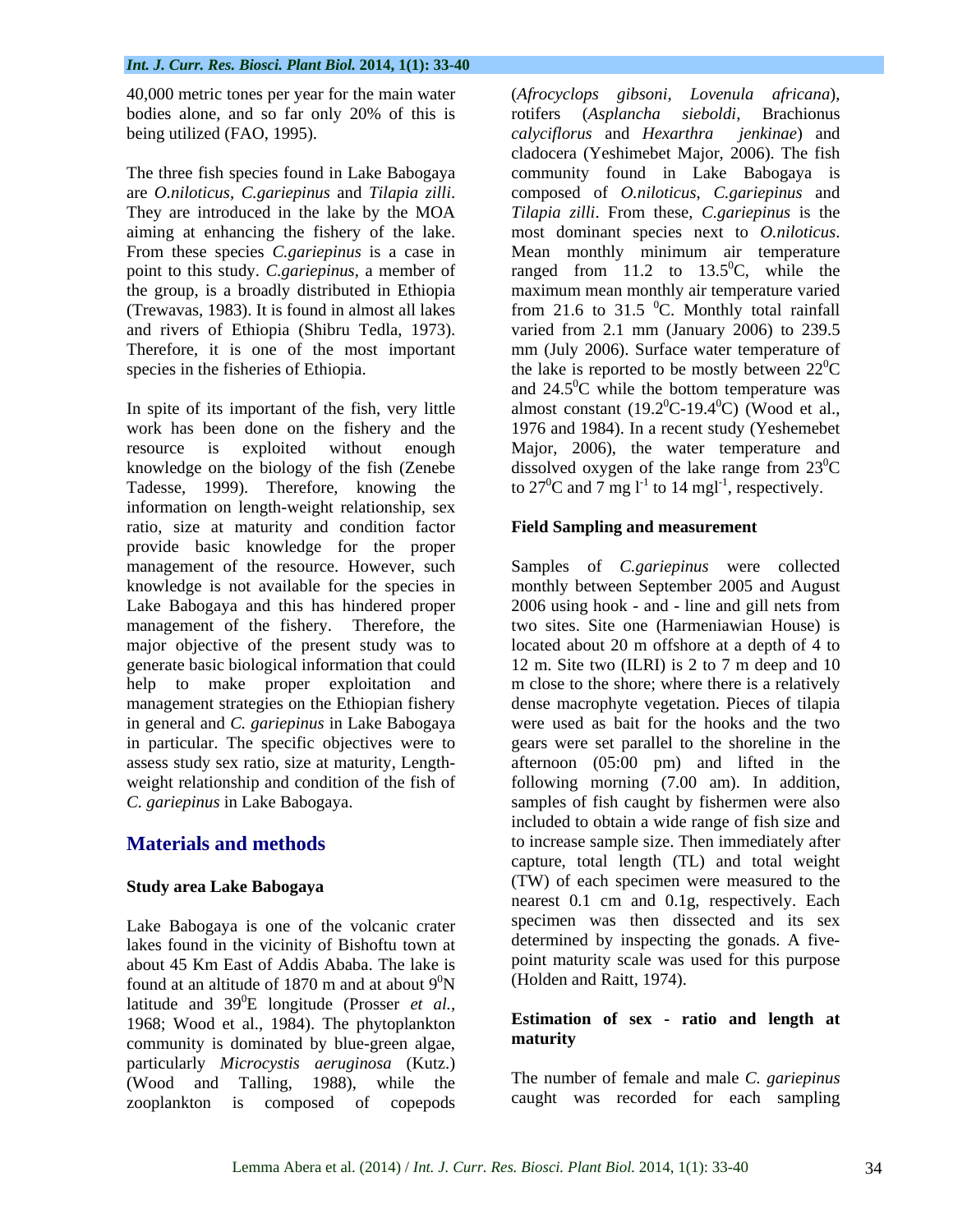### *Int. J. Curr. Res. Biosci. Plant Biol.* **2014, 1(1): 33-40**

occasion. Sex-ratio (female: male) was then Results calculated for each month, for different length classes and for the total sample. Chi-square test was employed to test if sex ratio varied from one - to - one in monthly samples, in various size classes and in the total sample as in *gariepinus* individuals were caught during the

maturity (Willoughby and Tweddel, 1978). to estimate  $L_{50}$  (Tweddle and Turner, 1977).

Length-weight relationship of *C.gariepinus* was calculated using least squares regression analysis (Le Cren, 1951; Bagenal and Tesch, 1978).

a and  $b =$  intercept and slope of the

determined by computing Fulton condition factor (Bagenal and Tesch, 1978). The condition factor of individual fish was calculated and then monthly mean values were determined for each sex separately. Fulton

 $TW = Total weight in grams$ 

Significance of length-weight relationships and of differences in condition factors of The Length-weight relationship of C. and sex by month interaction was tested using ANOVA (Sokal and Rohlf, 1981).

## **Results**

#### **Size composition of the sample**

Demeke Admassu (1994). Study The total length of the fish ranged from The average length at first maturity  $(L_{50})$  has for males. The corresponding total weight been defined as the length at which 50 % of the ranged between 170 and 7000 grams for individuals in a given length classes reach females and 165 to 5550 grams for males. As Thus, after classifying data by length class, the sampled female fish ranged in size between 35 percentages of male and female *C. gariepinus*  and 54 cm, whereas more males were caught with mature gonads were plotted against length between size classes 35 and 64 cm, the peak **Length - Weight relationship and Condition factor** in the total sample. Fish over 85 cm and below A total of 948 (528 female and 420 male) *C.*  study .The total length of the fish ranged from 25 to 102 cm for females and from 25 to 95 cm shown in Fig. 1, the greater proportion of the being between 45 and 54 cm for females and 35 to 44 cm for males. This length group alone was about 30% for females and 24% for males 35 cm TL were least represented in the sample (Fig.1).

### **Sex ratio and length at maturity**

 $TW = a \times TL<sup>b</sup>$ , The ratio was not significantly different from Where,<br>and July when there was preponderance of TW = Total weight in grams<br>
Females over males (Table 1). Sex ratio of *C*.  $TL = Total length in centimeters$ <br> *gariepinus* was also similar to 1:1 for length<br> *gariepinus* was also similar to 1:1 for length equation, respectively equation, respectively equation, respectively The condition or well being of each fish was length classes ranging from 25cm to 54 cm condition factor was calculated as:  $\frac{1}{x}$  fish of 30 cm TL and a male fish of 32 cm TL.  $\text{FCF} = \text{TW} / \text{TL}^3$   $\text{X100}$  be 50 cm TL for females (Fig. 2a) and 56 cm Where, appeared to attain sexual maturity at a FCF = Fulton condition factor relatively smaller size than males. Sex ratio results are presented in Tables 1 and 2 1:1 for all sampling months, except in April classes above 54 cm (Table 2). However, females significantly outnumbered males in length classes ranging from 25cm to 54 cm (Table 2). In addition, the overall sex ratio (1.26:1) was also significantly different from 1:1 showing a preponderance of the females (Table 1 and 2). The smallest sexually mature fish that was caught in this study was a female The 50% maturity length  $(L_{50})$  was estimated to TL for males (Fig. 2b). On the average, females

### TL = Total length in centimeters **Length - Weight relationship and condition factor**

*C.gariepinus* between sexes, sampling periods, *gariepinus* in Lake Babogaya was curvilinear The Length-weight relationship and statistically highly significant (P<0.05).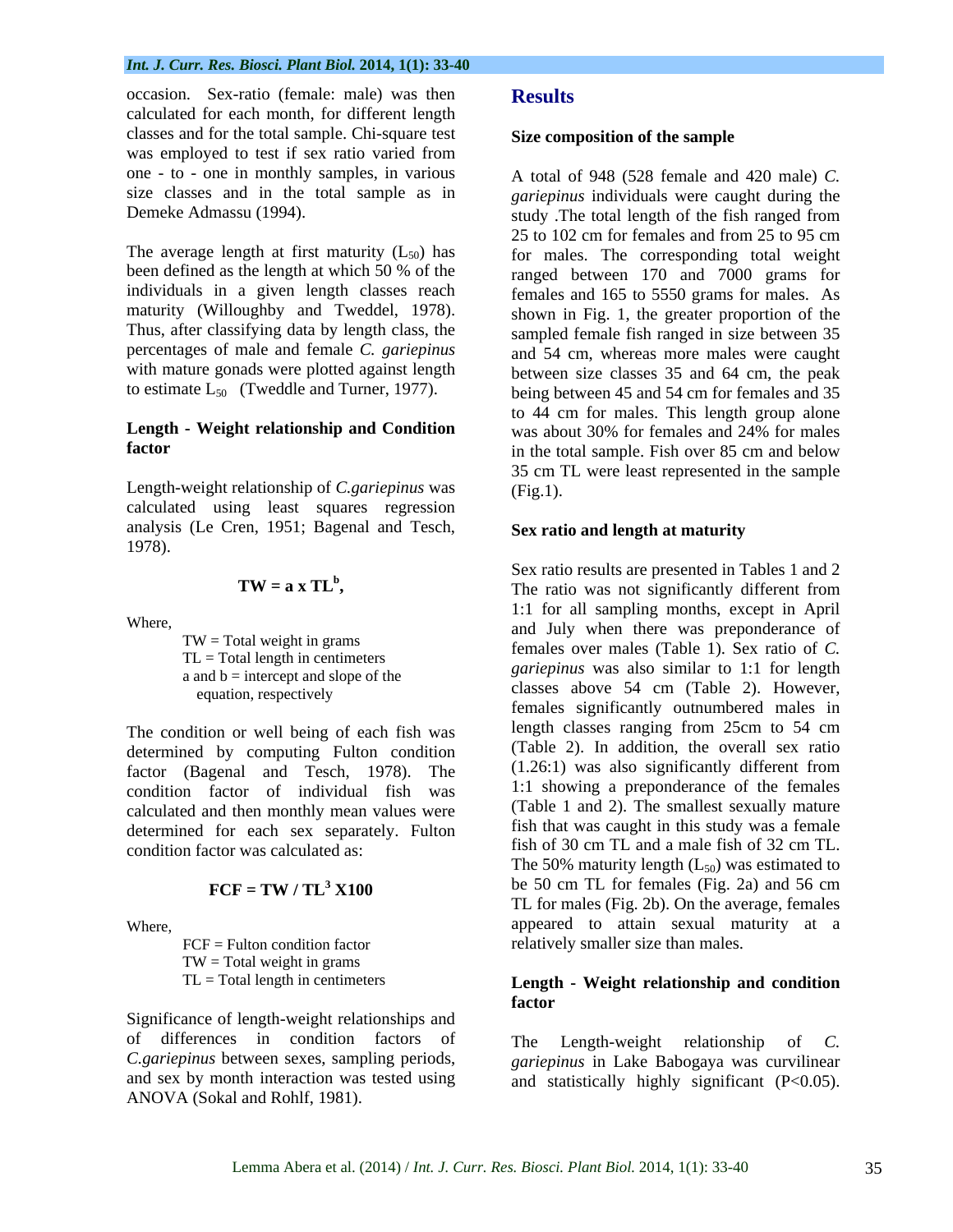The equations separated by sex were as follows.  $July)$  to  $0.67 \pm 0.05$  (in January) for males (Fig.

Females: TW = 0.0143 X TL<sup>2.9525</sup>, R<sup>2</sup> = 0.955, n = 528

Comparison of the above two equations showed no significant difference between the sexes (ANOVA, P>0.05). Therefore, an equation combined for sexes was fitted and shown in Figure 3. The equation was for fish interaction was insignificant (ANOVA, ranging in length from 25 to 102 cm, and in total weight from 165 to 7000 g. The slope (b=2.93) was close to the theoretical value of 3. Monthly Fulton condition factor (FCF) values  $\pm$  0.05 (in June) to 0.70  $\pm$  0.09 (in December)

Males: TW = 0.0174 X TL<sup>2,9029</sup>, R<sup>2</sup> = 0.9673, n = 420 0.04 for the females and 0.63  $\pm$  0.03 for the for females (Fig. 4 a), and from  $0.61 \pm 0.04$  (in 4 b). Mean FCF ( $\pm$  SE) was found to be 0.66  $\pm$ males. The overall mean FCF was  $0.64 \pm 0.01$ .

(mean  $\pm$  SE) of *C.* gariepinus ranged from 0.63 rest of the months (Fig. 4) FCF varied significantly between sampling months and between sexes (ANOVA, P<0.05). Generally, the females had higher FCF values than the males. However, sex by month interaction was insignificant (ANOVA, P>0.05) suggesting that temporal variation in FCF was similar for both sexes (Fig. 4). Thus, FCF of both sexes was high during November (2005) to January (2006), but low during the rest of the months (Fig. 4)

**Table 1. Monthly number of females and males and sex ratio of** *C. gariepinus* **in Lake Babogaya (\* means significant at 5% level).**

|                                                               |                                         |    | <b>Month</b> Female Male Sex-ratio $X^2$                                                                           |                                                                              |
|---------------------------------------------------------------|-----------------------------------------|----|--------------------------------------------------------------------------------------------------------------------|------------------------------------------------------------------------------|
| Sep. 2005 25<br>Oct. 29<br>Nov. 40<br>Dec. 29<br>Jan. 2006 39 |                                         |    |                                                                                                                    |                                                                              |
|                                                               |                                         |    | $\frac{27}{25}$ 0.93:1<br>1.16:1                                                                                   | $\frac{0.077}{0.296}$                                                        |
|                                                               |                                         |    | 35 1.14:1                                                                                                          | $\begin{array}{c} 0.333 \\ 0.164 \end{array}$                                |
|                                                               |                                         | 26 | 1.12:1                                                                                                             |                                                                              |
|                                                               |                                         |    | $34$ 1.14:1                                                                                                        | 0.342                                                                        |
| Feb.<br>Mar.                                                  | 46                                      |    |                                                                                                                    |                                                                              |
|                                                               | $\vert$ 52                              |    |                                                                                                                    |                                                                              |
|                                                               | 64                                      |    |                                                                                                                    |                                                                              |
|                                                               |                                         |    |                                                                                                                    |                                                                              |
| Apr.<br>May.<br>Jun.<br>Jul.<br>Aug.<br>Total                 | $\begin{array}{r} 35 \\ 63 \end{array}$ |    | 39 1.18:1<br>39 1.18:1<br>47 1.11:1<br>42 1.52:1<br>33 1.06:1<br>48 1.31:1<br>34 1.74:1<br>30 1.57:1<br>420 1.26:1 | $0.576$<br>0.253<br>4.566 <sup>*</sup><br>0.59<br>2.027<br>6.72 <sup>*</sup> |
|                                                               | $\sqrt{59}$                             |    |                                                                                                                    |                                                                              |
|                                                               | 47                                      |    |                                                                                                                    | $3.753$<br>12.304                                                            |
|                                                               | 528                                     |    |                                                                                                                    |                                                                              |

### **Table 2. Number of female and male and sex ratio of** *C. gariepinus* **in various size classes in Lake Babogaya (\* means significant at 5% level)**

| Size class in cm Females Males Ratio (F: M) Chi-sq                             |                                                                                      |            |        |                                                |
|--------------------------------------------------------------------------------|--------------------------------------------------------------------------------------|------------|--------|------------------------------------------------|
| 25-34<br>35-44<br>45-54<br>55-64<br>55-74<br>75-84<br>85-94<br>95-104<br>Total | 40                                                                                   | 22         | 1.82:1 | $5.226^*$<br>$6.392^*$<br>$11.68^*$<br>$0.025$ |
|                                                                                | 152 111 1.29:1                                                                       |            |        |                                                |
|                                                                                | $\begin{array}{ c c c c c }\n\hline\n157 & \bar{0} & \bar{0} \\ \hline\n\end{array}$ | 102 1.44:1 |        |                                                |
|                                                                                | 79                                                                                   | 81         | 0.98:1 |                                                |
|                                                                                | 51                                                                                   | 53         | 0.81:1 | 0.038                                          |
|                                                                                | 25                                                                                   | 30         | 0.64:1 |                                                |
|                                                                                | 19                                                                                   | 18         | 1.06:1 | $\frac{0.455}{0.027}$                          |
|                                                                                |                                                                                      |            | 1.67:1 |                                                |
|                                                                                | 528                                                                                  | 420        | 1.26:1 | 12.304                                         |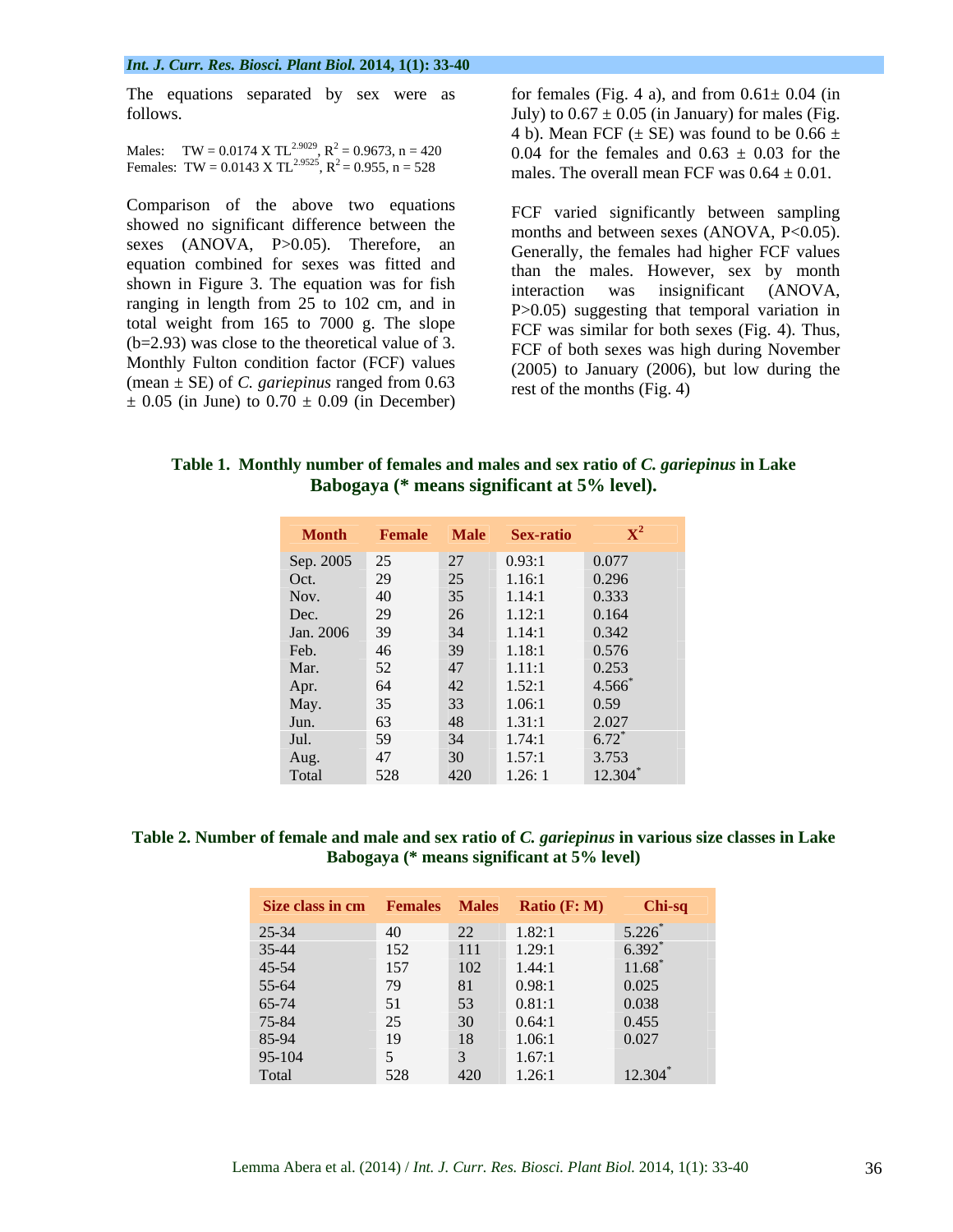



**Fig. 2: The proportion in different length groups of mature females (a) and males (b)** *C. gariepinus* **from Lake Babogaya.**



**Fig. 3: Length-weight relationship of** *C. gariepinus* **in Lake Babogaya.**

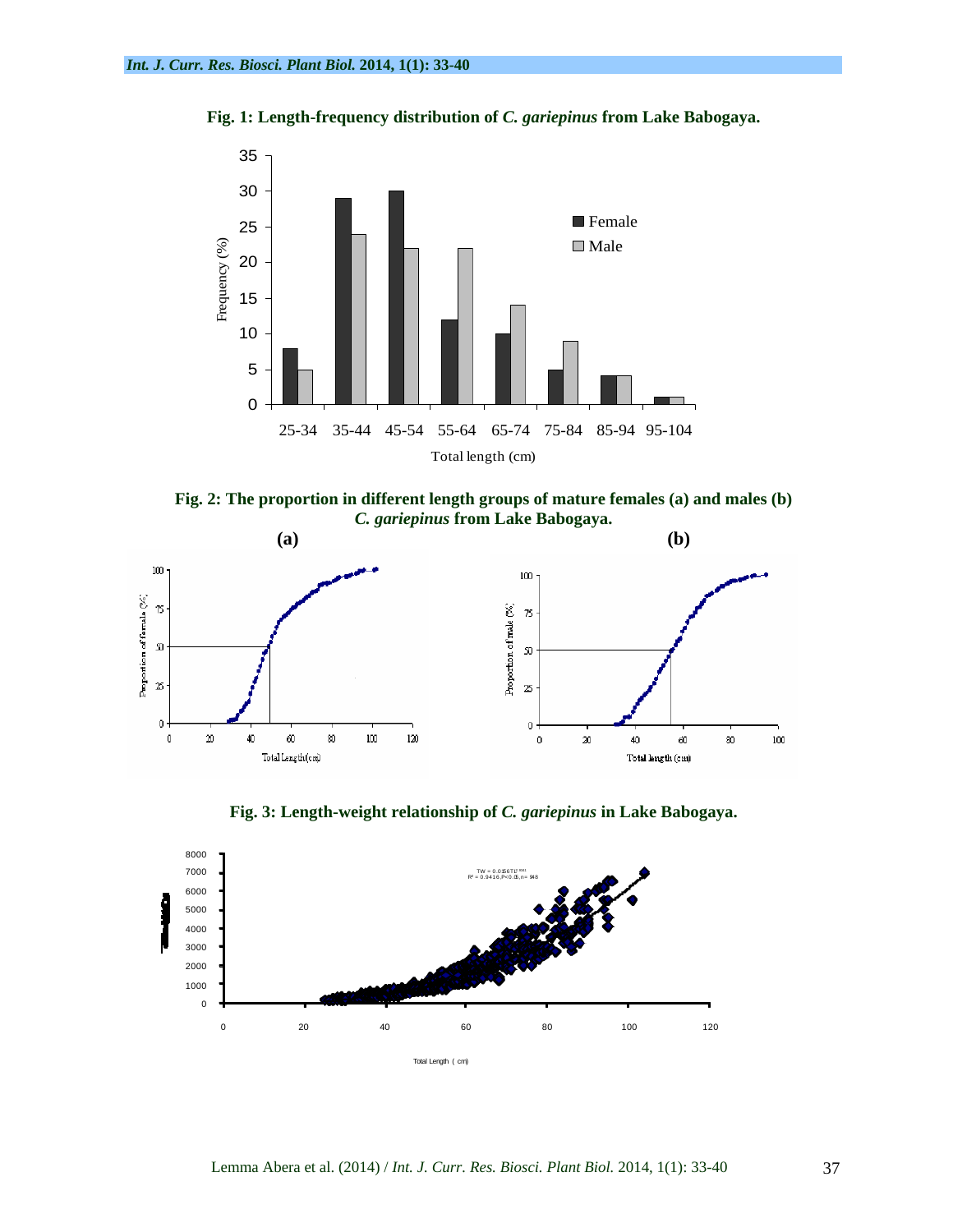



The largest *C. gariepinus* caught in the present than that in study was 102 cm (TI) which was comparable L. Awassa. study was 102 cm (TL) which was comparable to the largest size recorded for the species from Lake Langeno (104 cm; Leul Teka, 2001) but smaller than that from Lake Zwai (117 cm; Daba Tugie and Meseret Taye, 2004). There were a curvilinear relationship between total length and total weight of the fish in the lake (Fig. 3). The value of b (2.93) was close to the theoretical value ( $b = 3$ ), indicating isometric growth. The finding is in agreement with the principle of fish growth (Bagenel and Tesch, 1978), and comparable to the value of b calculated for the same species in L. Langeno (2.9) (Leul Teka, 2001) and L. Zwai (2.84) (Daba Tugie and Meseret Taye, 2004), but slightly lower than that in L. Awassa (3.04)

Condition factors, which are used to compare the well-being or fatness of fish, are based on the hypothesis that the heavier fish of a given length are in better condition. Mean FCF in the present study was 0.66 for females and 0.63 for males. The overall mean FCF for the population was 0.64. According to Leul Teka  $(2001)$  the corresponding values for the L. detailed study detailed study approach a larger of  $63$  for females conclusion. Langeno population were 0.63 for females, 0.58 for males and 0.61 for the population in general. The corresponding values for the L. Awassa population were 0.70 for females, 0.69 for males, and 0.70 for the population (Elias



**Discussion** Dadebo, 1988). Thus, *C.gariepinus* in Lake Babogaya shows a relatively better well-being than that in L. Langeno, but lower than that in L. Awassa.

(Elias Dadebo, 1988). relatively faster than that in L. Langano and Additional evidence can also be obtained by using length-weight equations fitted in the present study and that by Elias Dadebo (1988) and Leul Teka (2001). Considering a 30 cm fish length, *C. gariepinus* would be 190 g in L. Awassa, 169.3 g. in L. Langeno, and 185 g in L. Babogaya. In addition, for a 90 cm total length, *C. gariepinus* would weigh 5400 g in Awassa, 4200 g in Langeno and 4700 g in Babogaya. Generally, *C. gariepinus* in Lake Babogaya would be heavier than a similar sized fish in L. Langeno but lighter than that in Lake Awassa. Hence, it can be concluded that the L.Babogaya *C. gariepinus* population grows slower than that in L. Awassa. The reason for this difference may be related to the difference in productivity between the lakes, which in turn determines food quantity and quality. This shows that quantity and quality of the food of *C. gariepinus* may be better in Babogaya than in Langeno, whereas that in Awassa may be better than that in Babogaya. However, a detailed study is required to confirm this conclusion. .

> Results of FCF of *C. gariepinus* in L. Babogaya suggest that females are in relatively better condition than males. Our finding agrees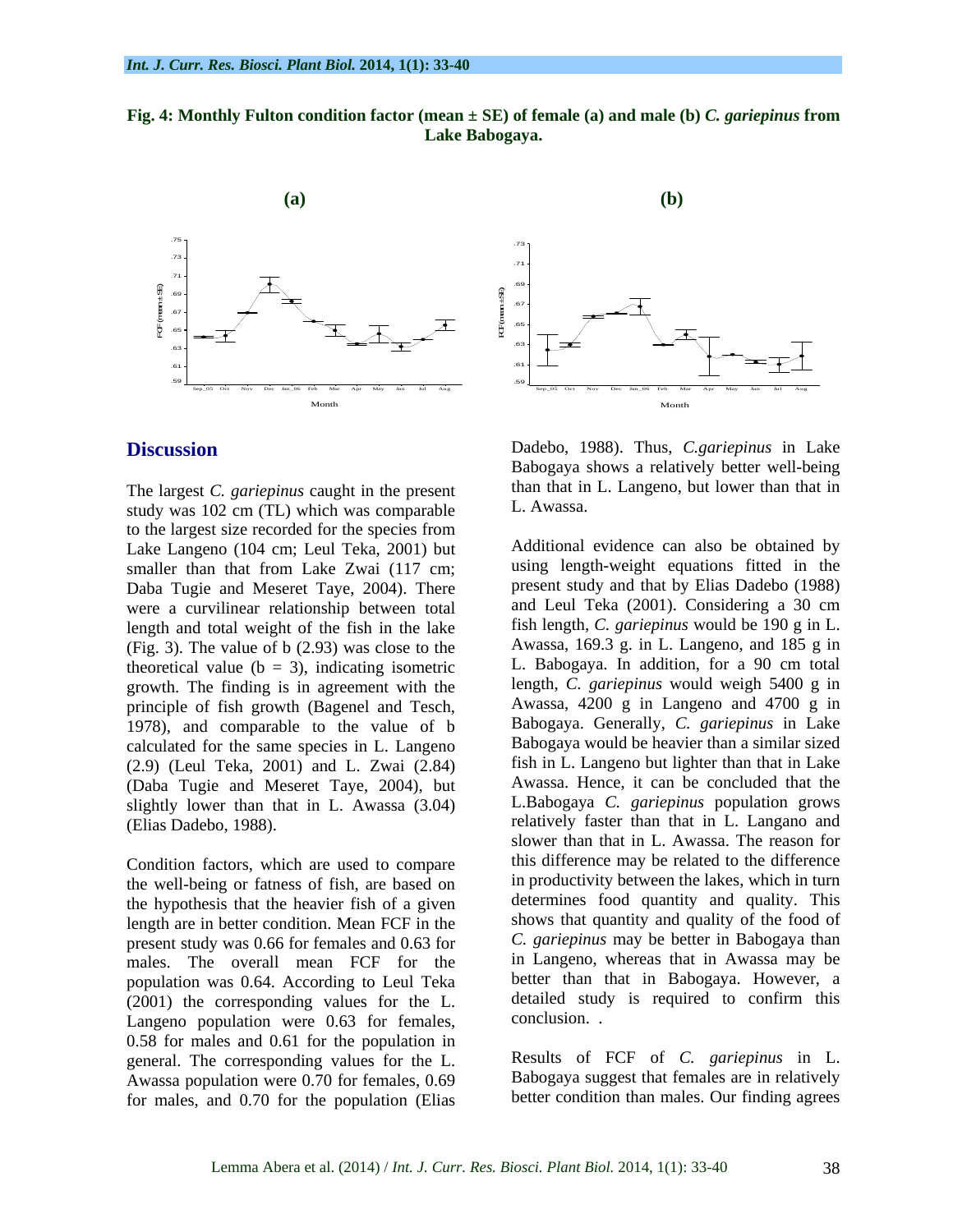### *Int. J. Curr. Res. Biosci. Plant Biol.* **2014, 1(1): 33-40**

with sex-based difference in FCF reported for *C. gariepinus* of L. Awassa (Elias Dadebo, members grow superiorly and have better 1988) and Langeno (Leul Teka, 2001). It is also

# **Conclusions and recommendations**

conducted on *C. gariepinus* of L Babogaya. Therefore, further detailed studies are required on other aspects (growth, mortality, etc) of the fish, as well as on the limnology of the lake in general and the biology of the other fish species<br>
in particular However, some conclusions and <br>
Agricultural Research Training Project in particular. However, some conclusions and recommendations can be made based on the findings of the present study.<br> **References** 

It was found out that the smallest sexually mature *C.gariepinus* was 30 cm TL for female and 32 cm TL for male, whereas the  $L_{50}$  was 50 cm for females and 56 cm for males. Thus, *C.gariepinus* smaller than about 50 cm should be protected for the stock to sufficiently replace Scientific P<br>
itself and for sustained exploitation. Prior to the pp.101-136. itself and for sustained exploitation. Prior to the start of this study there was very little fishing on Babogaya. However, fishing by the local population has intensified afterwards probably learning from the present study about fish abundance and fishing gears. In any case large numbers of small sized fish were being exploited (personal observations). While Baxter, R. M. 2002. Lake morphometry and development of the fishery is possible proper chemistry. In: *Ethiopian Rift Valley lakes*, development of the fishery is possible, proper<br>management actions are required to protect the (Ed.: Tudorancea, C., Taylor, W.D.). management actions are required to protect the (Ed.: Tudorancea, C., Taylor, V<br>immature fish. Therefore, gear size and type Backhuys Publishers, Leiden, immature fish. Therefore, gear size and type **Backhuys** Publishers, Leiden, The must be recommended for the fish in the lake.

The sex ratio, fecundity, length weight relation and condition of *C. gariepinus* in Babogaya were comparable to those of the species in some other Ethiopian Lakes (Awassa, Langeno and Zwai). This suggests that the L. Babogaya *C. gariepinus* population may have general characteristics (growth and mortality) similar to the populations in the other lakes. This in turn may suggest the possibility of developing the fishery on L. Babogaya as is currently the case on the other lakes (eg. Zwai, Langeno). Sibaya, South Africa). J. Limnol. Soc. Sth.

studies mentioned above, stock assessment study is strongly recommended to estimate optimum fishing level and sustainable yield.

common to find populations whose female condition than the males (Fryer and Iles, 1972).

# **Acknowledgement**

This study is the first of its kind to be The authors are grateful to Delie and Zelalem The authors are grateful to Delie and Zelalem for data collection and Addis Addis Ababa University, Biology Department and also Zwai Fishery Research Center Specially, Abrish, Mimie, Mese and Daba for their contribution. We are also thankful to the Ethiopian Agricultural Research Training Project (EARTP) for funding the study.

# **References**

- Bagenal, T. B., Tesch, F.W., 1978. Age and growth. In: *Methods for assessment of fish production in Fresh waters*, (Ed.: Bagenal, T.B.), Hand book No.3, Blackwell Scientific Publications, Oxford. England. pp.101-136.
- Balarin, J. D., Hatton, J., 1979. Tilapia: A guide to their biology and culture in Africa, University of Stirling, Scotland, pp. 1-42.
- Baxter, R. M., Wood, R. B., 1965. Studies on stratification in the Bishoftu crater lakes. J. Appl. Ecol. 2, 416.
- Baxter, R. M. 2002. Lake morphometry and chemistry. In: *Ethiopian Rift Valley lakes*, (Ed.: Tudorancea, C., Taylor, W.D.). Backhuys Publishers, Leiden, The Netherlands. pp. 45-60.
- Borror, D.J., Delong, D.M., (1964). *An introduction to the study of insects*. Holt, Rinehart and Winston, Inc. London. p.819.
- Brook, L., 1987. The present status and potentials for future development of inland fisheries in Ethiopia. In: *Proceeding of Management of Water and Natural Resource to increase food production in Africa*, IAR, pp. 99-108.
- Bruton, M. N., 1978. The habitat and habitat preference of *Clarias gariepinus* (Pisces: Clariidae) in a clear coastal lake (Lake Sibaya, South Africa). J. Limnol. Soc. Sth. Afr. 4 (2), 81-88.
- Prior to this, however, in addition to the Bruton, M. N., 1979. The food and feeding behavior of *Clarias gariepinus* (Pisces: Claridae) in Lake Sibaya, South Africa, with emphasis on its role as a predator of